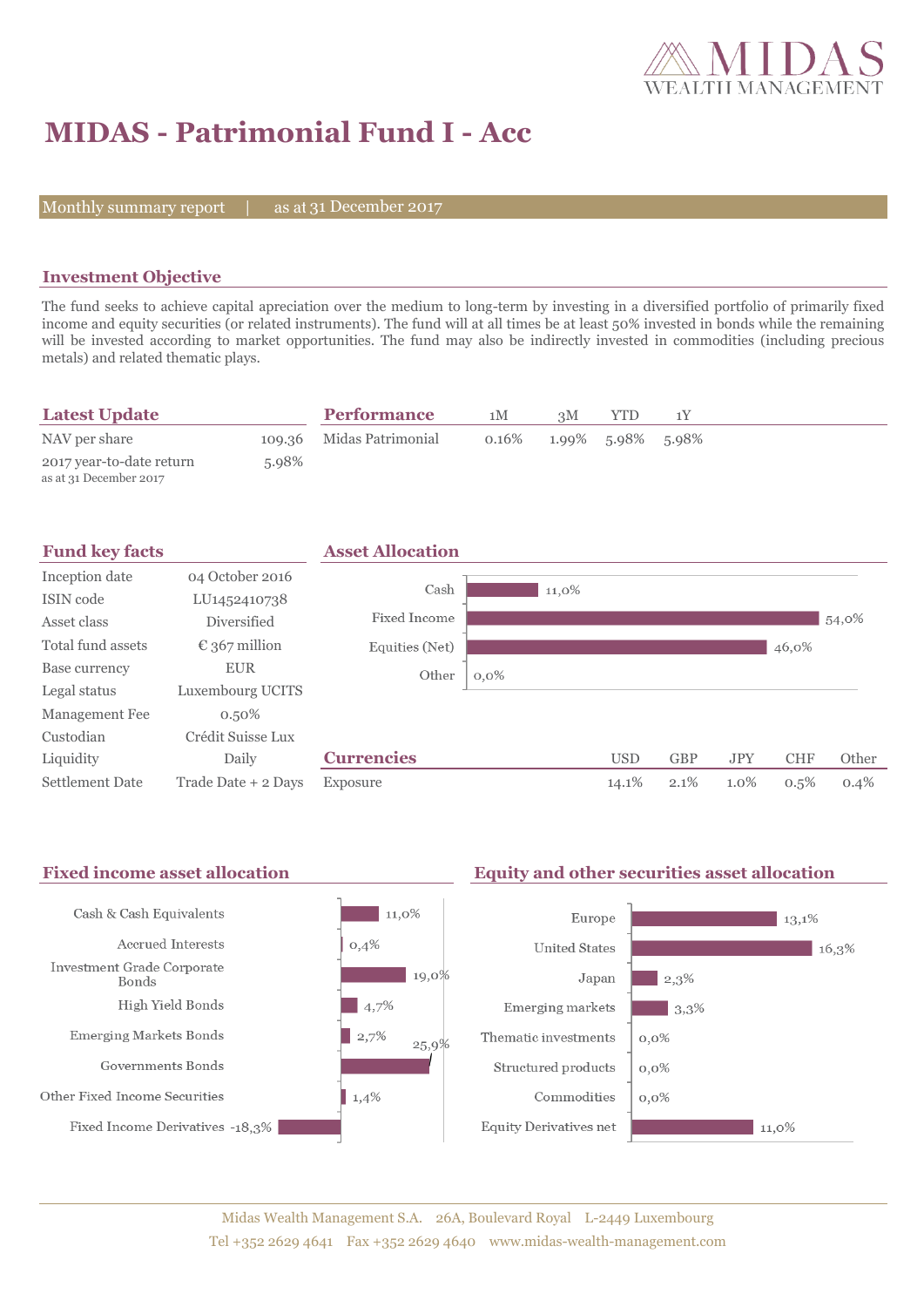

# **MIDAS - Patrimonial Fund I - Acc**

Monthly summary report | as at 31 December 2017

| Top 10 fixed income holdings         | <b>YTM</b> | Rating     | Weight  | <b>Fixed income rating breakdown</b> |       |
|--------------------------------------|------------|------------|---------|--------------------------------------|-------|
| DEUTSCHLAND REP : DBR 0 1/2 08/15/27 | $0.4\%$    | AAA        | $5.5\%$ |                                      |       |
| SPANISH GOV'T: SPGB 1.45 10/31/27    | 1.6%       | $BBB+$     | 5.4%    | AAA<br>$10,5\%$                      |       |
| PORTUGUESE OT'S : PGB 27/8 07/21/26  | 1.7%       | BBB-       | 3.9%    | AA<br>5,8%                           |       |
| BTPS: BTPS 0.35 11/01/21             | $0.4\%$    | <b>BBB</b> | $3.5\%$ | $0,0\%$<br>А                         |       |
| FRANCE O.A.T.: FRTR 0 1/2 05/25/25   | $0.3\%$    | AA         | $3.0\%$ | <b>BBB</b>                           | 46,1% |
| BTPS I/L: BTPS 0.1 05/15/22          | $1.1\%$    | <b>BBB</b> | $2.0\%$ | <b>BB</b><br>7,5%                    |       |
| CELLNEX TELECOM : CLNXSM 27/8 04/1   | $2.4\%$    | $BB+$      | $1.7\%$ | B<br>10,4%                           |       |
| GAZPROMBANK: GPBRU 3.984 10/30/18    | 0.8%       | $BB+$      | 1.7%    | CCC<br>$0,0\%$                       |       |
| BOLLORE SA: BOLFP 2 01/25/22         | $1.3\%$    | <b>NR</b>  | $1.7\%$ | <b>NR</b><br>19,6%                   |       |
| ILIAD : ILDFP 1 1/2 10/14/24         | $1.5\%$    | NR.        | 1.6%    |                                      |       |

| Sector     | Weight | <b>Equity sector breakdown</b>                                                                                                                       |                                                                                             |
|------------|--------|------------------------------------------------------------------------------------------------------------------------------------------------------|---------------------------------------------------------------------------------------------|
| Financials | 0.8%   | <b>Consumer Discretionary</b><br>$11,2\%$                                                                                                            |                                                                                             |
| Financials | 0.8%   | Consumer Staples<br>11,5%                                                                                                                            |                                                                                             |
| Financials | 0.8%   | Energy<br>$8,0\%$                                                                                                                                    |                                                                                             |
|            |        | Financials                                                                                                                                           | 18,7%                                                                                       |
| Financials |        | 13,4%                                                                                                                                                |                                                                                             |
| Financials |        |                                                                                                                                                      | 18,3%                                                                                       |
|            |        |                                                                                                                                                      |                                                                                             |
|            |        |                                                                                                                                                      |                                                                                             |
|            | 0.7%   | Telecommunication<br>1,6%                                                                                                                            |                                                                                             |
| Financials | 0.7%   | Utilities<br>$1,1\%$                                                                                                                                 |                                                                                             |
|            | 0.6%   | Real Estate<br>$2,2\%$                                                                                                                               |                                                                                             |
|            |        | Consumer Discretionar 0.7%<br>0.7%<br>0.7%<br><b>Information Technolog</b><br>0.7%<br><b>Information Technology</b><br><b>Information Technology</b> | Health Care<br><b>Information Technology</b><br>Industrials<br>8,9%<br>Materials<br>$5,1\%$ |

## **Top 5 funds and other holdings**

| Nordea Stable Emerging Markets Equity | $2.7\%$ |
|---------------------------------------|---------|
| Amundi ETF TOPIX EUR Hedged           | $2.3\%$ |
| MM Convertible Europe                 | $1.4\%$ |